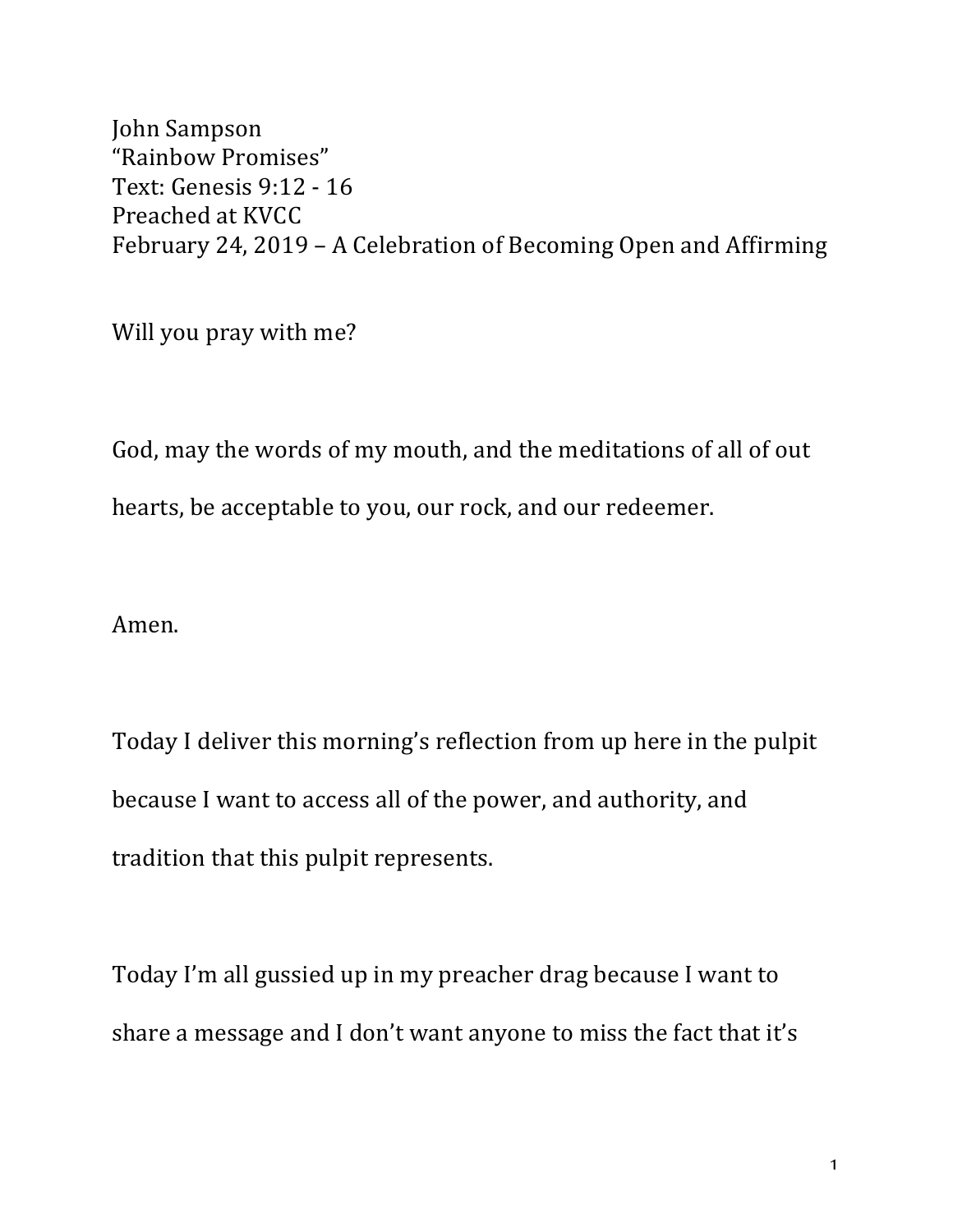coming from a person ordained to the ministry of the church of Jesus, the one we call the Christ.

Because over the history of the church from pulpits like this one, and from people dressed like me, a message has often been preached that divides people, that privileges some people over others, that tells some of us that we are fundamentally alienated from God, and from her love for all of her children.

But today is a different day, isn't it? And God is working something new. Today is a day when the church, and people dressed like me, can share a message not of separation, but of unity, not of alienation, but of embracing the inherent image of God that lives in all of us. Today we don't speak of sin, but of great blessing.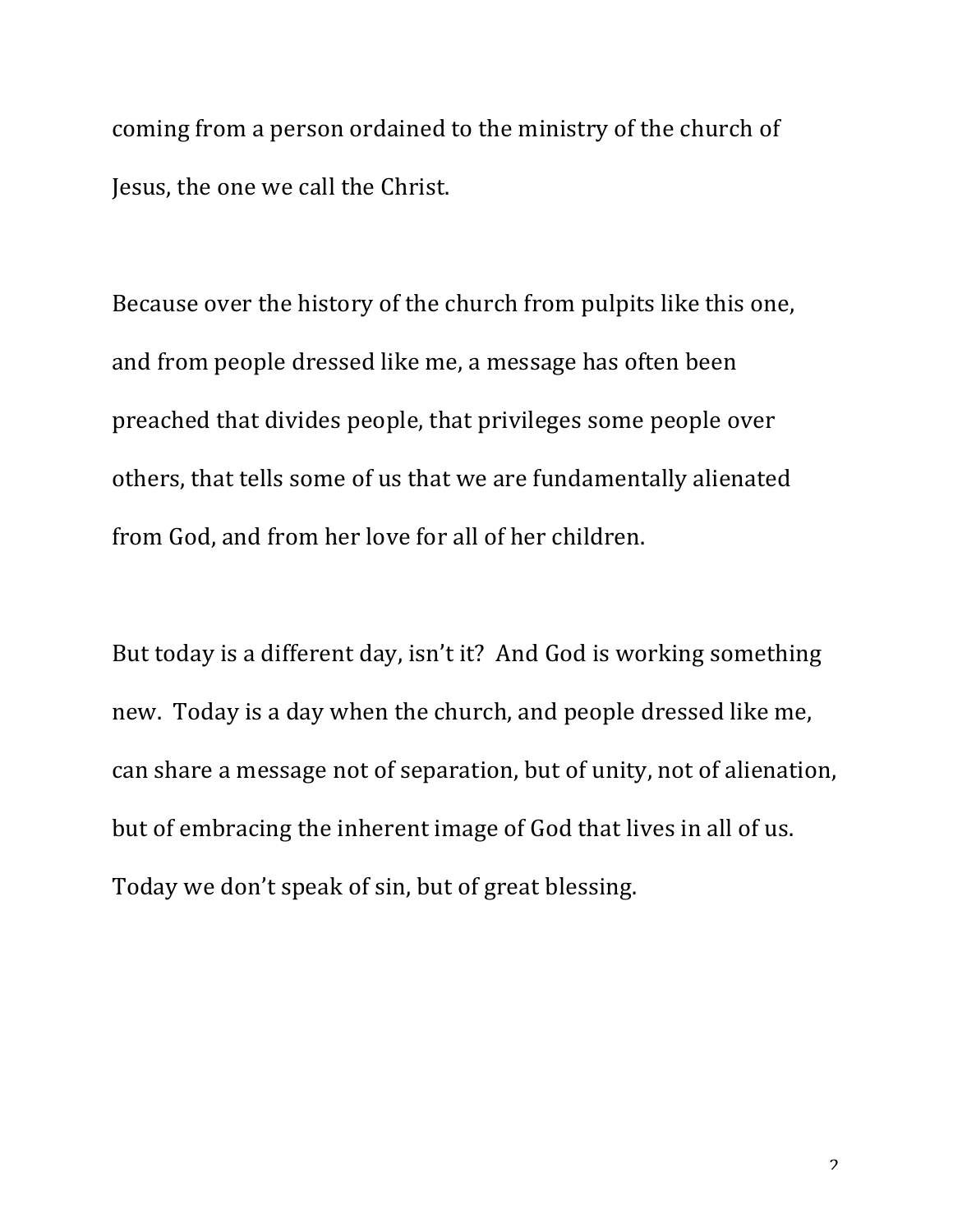Because today Keene Valley Congregational Church celebrates our becoming an Open and Affirming congregation within the United Church of Christ.

Today we celebrate our determination to be more deeply welcoming to lesbian, gay, bisexual, transgender, queer and questioning, and intersex seekers, and doubters, and followers into the full life of our church. Now it isn't that we haven't welcomed LGBTQI people before, that this congregation doesn't have a long history of welcoming sexual and gender minorities. But today we do it more publically, more intentionally, and more unabashedly.

It's appropriate that we celebrate the hope that becoming an Open and Affirming congregation represents because at our core we are a people of hope. We are a people who put unimaginable hope right in the center of our most sacred stories, and our life lived together. We know that death and intimidation, inhumanity and grief are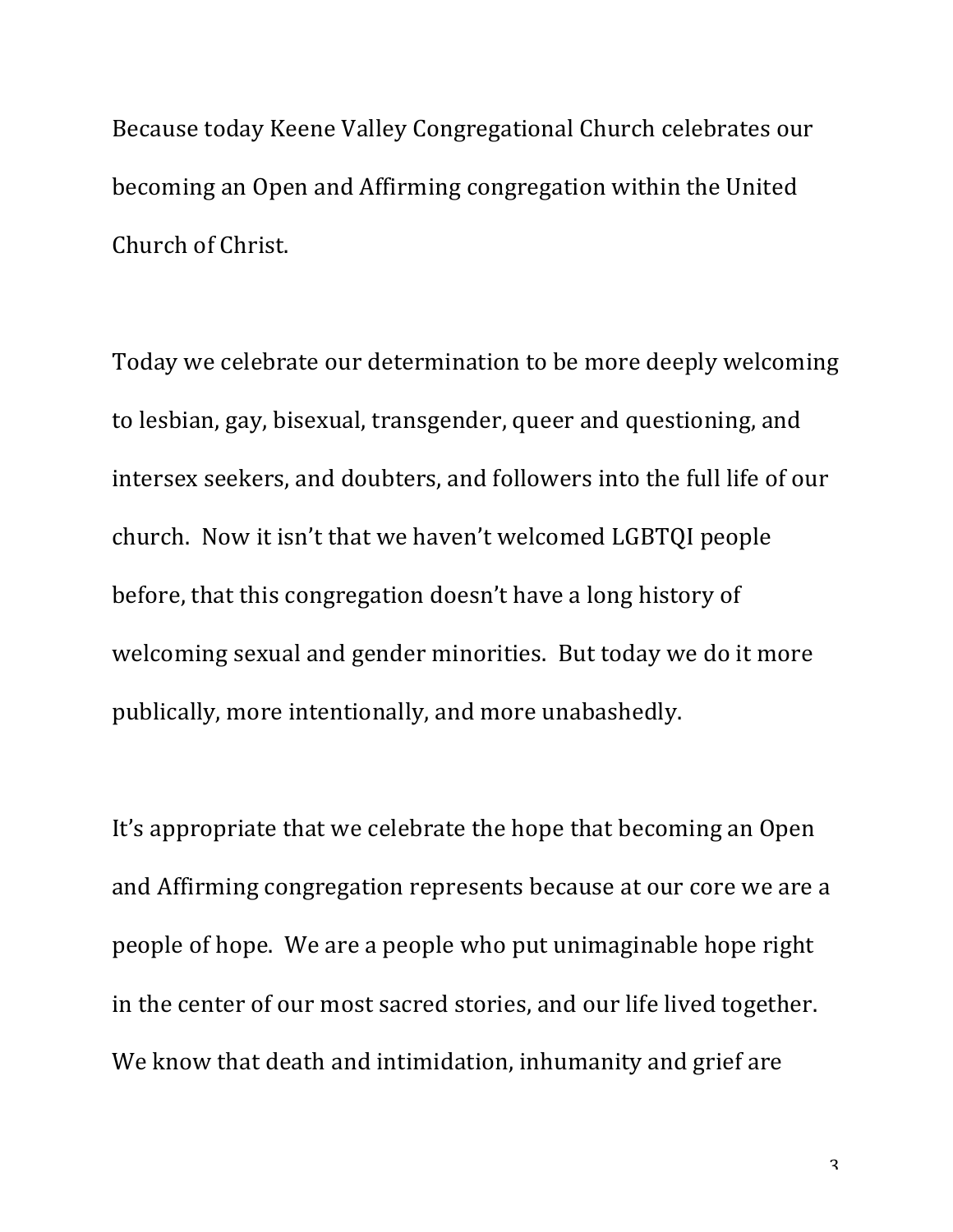always present, no matter who we are, and where we come from. But we also believe that these experiences do not have ultimate power. And that one-day they too will pass and their passing will be sealed with a sign  $-$  the sign of the rainbow.

Is it a coincidence that God chooses to sign her covenant with a people weary from death and destruction, with a people who have been brought to the brink of nothingness, with the sign of the rainbow?

Is it a coincidence that LGBTQI people and our allies, those of us who know what it means to be marginalized and dehumanized in our society, in our community, in our families, and in our churches, just for living into the truth of who we are and who we love, have chosen for our sign of being and liberation the sign of the rainbow?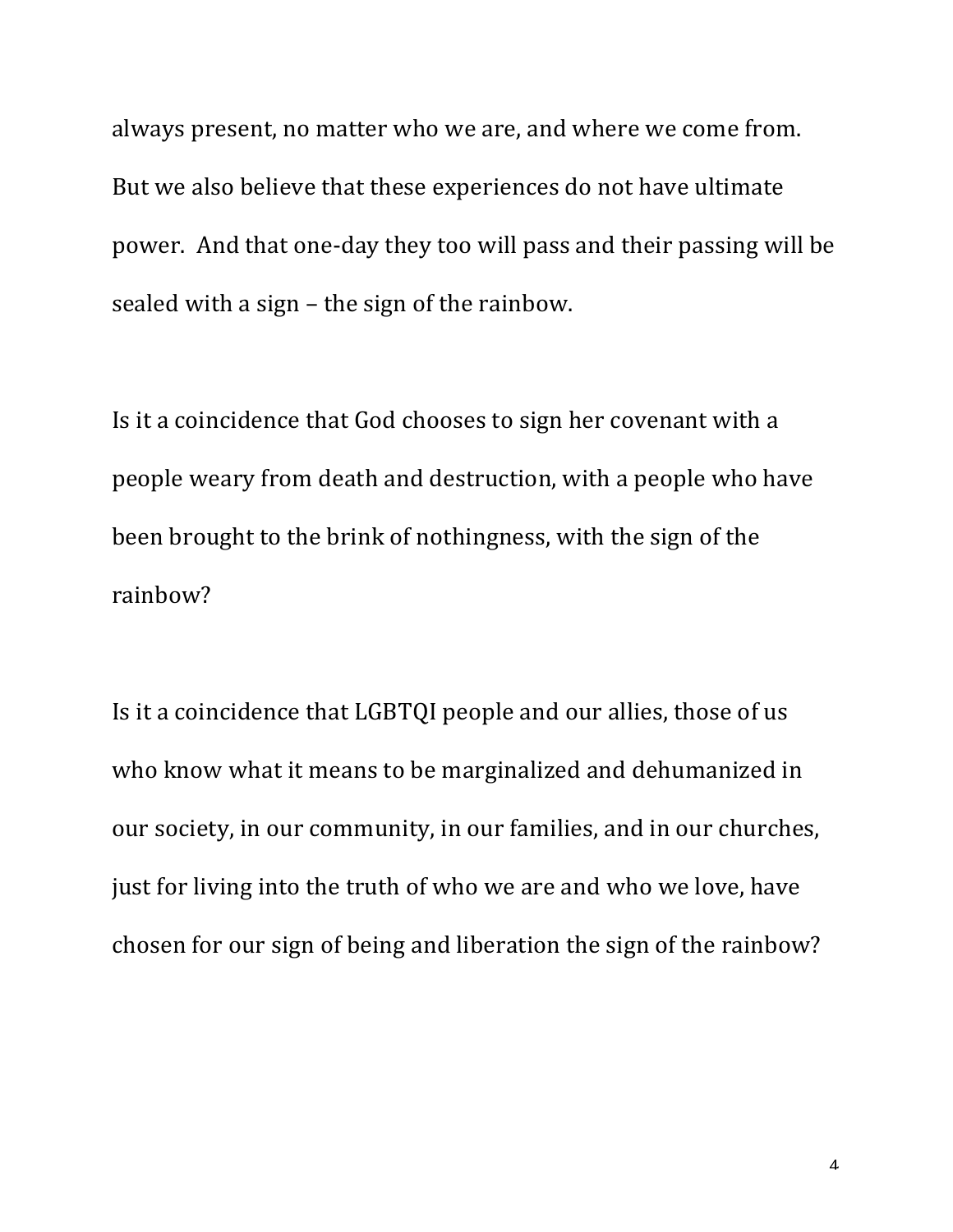Is it a coincidence that God puts this rainbow, this sign of unbreakable promise, in the skies for all of humanity to see?

Is it a coincidence that LGBTQI people, and our allies, fly the rainbow flag in the sky for all people to see as a symbol of our pride and our humanity?

Is it a coincidence that this congregation has chosen to hang a rainbow flag as the background to our cross, as a symbol of how our desire to be more open and more affirming and more welcoming to LGBTQI seekers is intimately connected to our sense of faith, and our understanding of how Christ's message challenges us to love our neighbors as ourselves?

The answer to all of these questions is "No."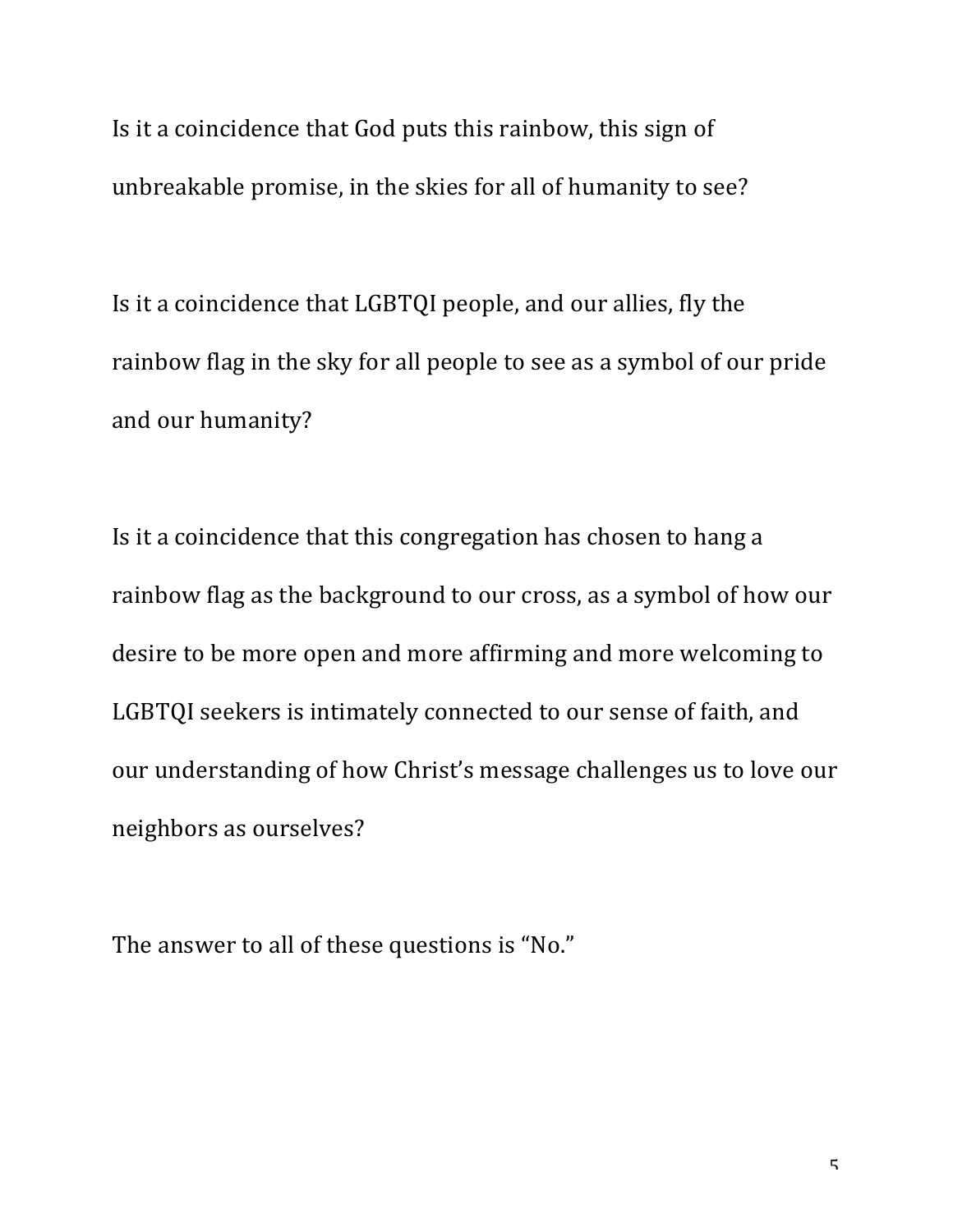No, it's not a coincidence that God, and LGBTQI people, and this church have all chosen to embrace the sign of the rainbow.

We do this because the rainbow symbolizes the wide spectrum of the diversity of human experience which God has blessed our species with. This diversity includes the love and sexual expression between people of opposite sexes. This diversity includes those of us who feel our gender matches our biological sex. But this diversity also includes the experiences of same gender loving people, of people born with both sexes, of those of us whose sense of sexuality and gender don't fit into the binary models our tradition has given us, and of those of us who feel called to change our gender to express the truth of our deepest being.

God didn't choose a sign of only one color to express her love for humanity because she hasn't chosen only one type of people to love.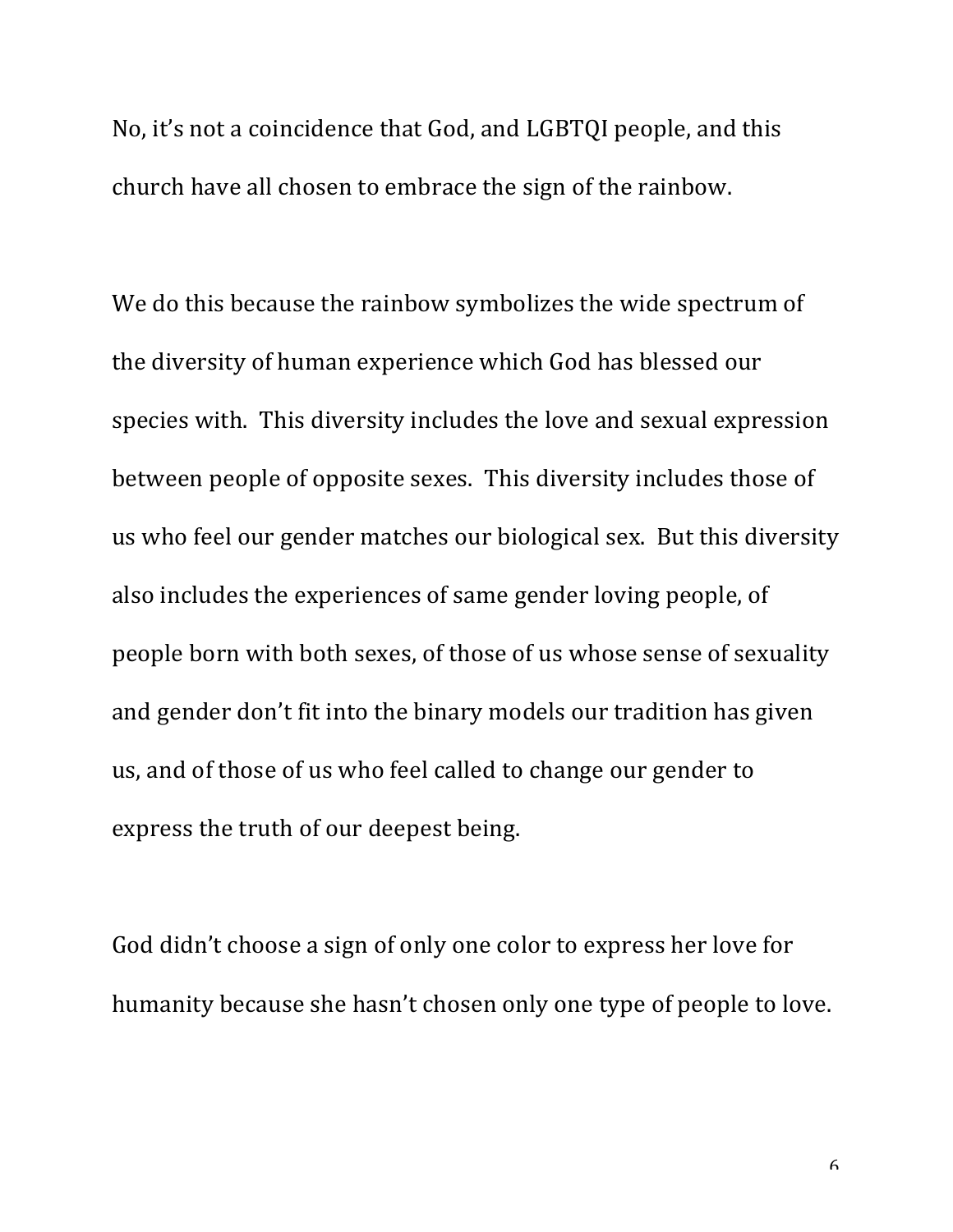Instead God chose a brilliant symbol pulsing with an infinite number of colors to express her covenant with the full possibility of humanity. 

To become an Open and Affirming church is to follow God's lead and not limit ourselves to accept a rainbow of only one color. It is to open our eyes and affirm all of the colors, all of the people, which God has made and blessed the earth with, and who are already here among us. This includes our LGBTQI brothers and sisters.

I also believe that God chose the rainbow because she wanted to give us not just a symbol of diversity, but also a symbol of beauty. God chose the beautiful rainbow to show us that our diversity, that the diversity of sexuality and gender expressed by her children, is also beautiful.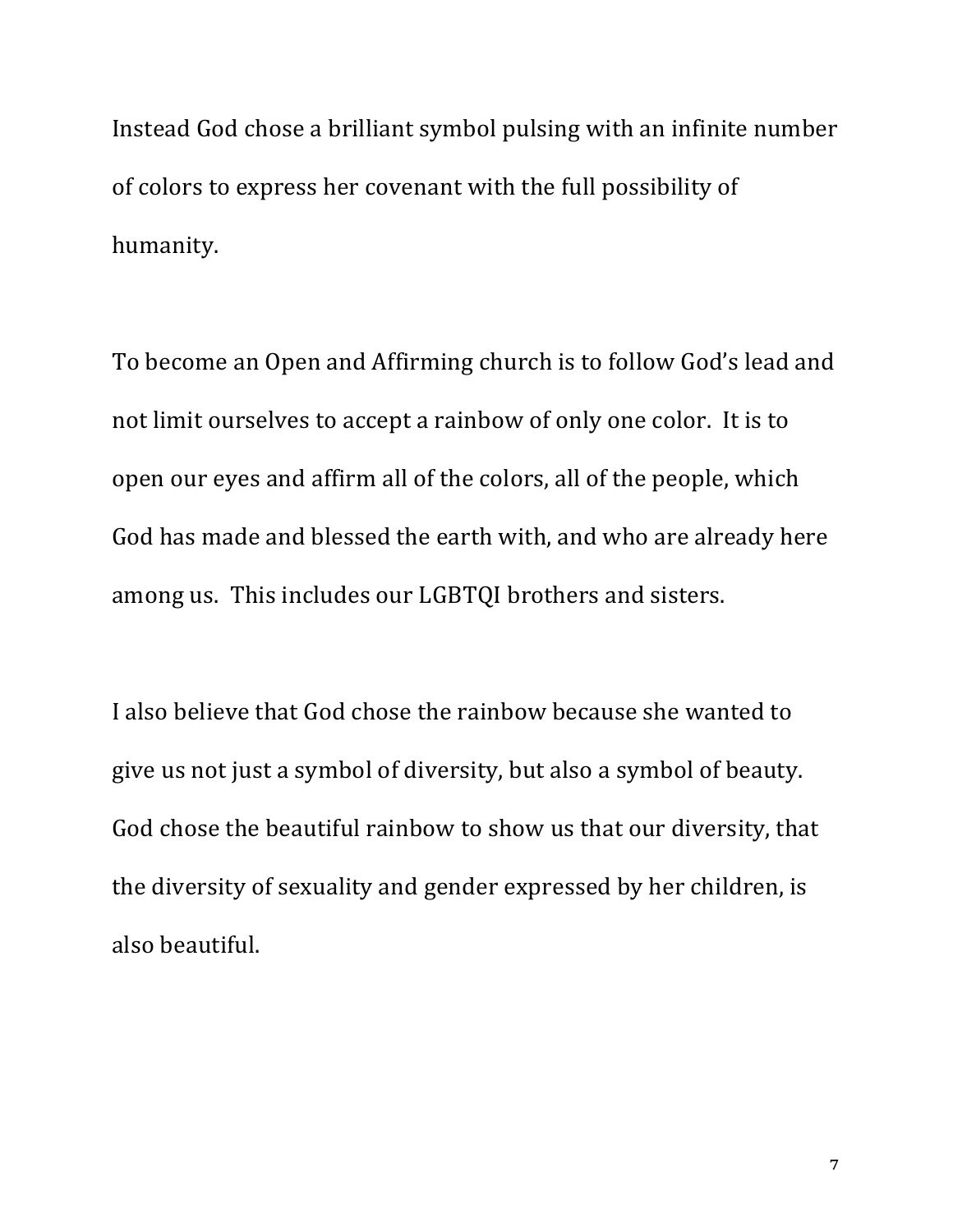I was working in my office over in the manse last summer. It had been showering off and on throughout the day. And at one point I looked up from my laptop, looked out the window, and there, right over the mountains behind the Neighborhood House was a rainbow. It was so beautiful that I got right up, ran outside, took a couple of pictures and posted one on Facebook. That rainbow was so beautiful I wanted to share it with all of my friends. And I'm certainly not the first person who's ever done this.

There's something about the beauty of a rainbow that we celebrate almost instinctually, and that grabs us not so much in our minds, but in our hearts.

This is the experience that God has when she looks at all of her children. This is the experience God has when she looks at not just her straight and cis-gendered children, but also when she looks at her LGBTOI children.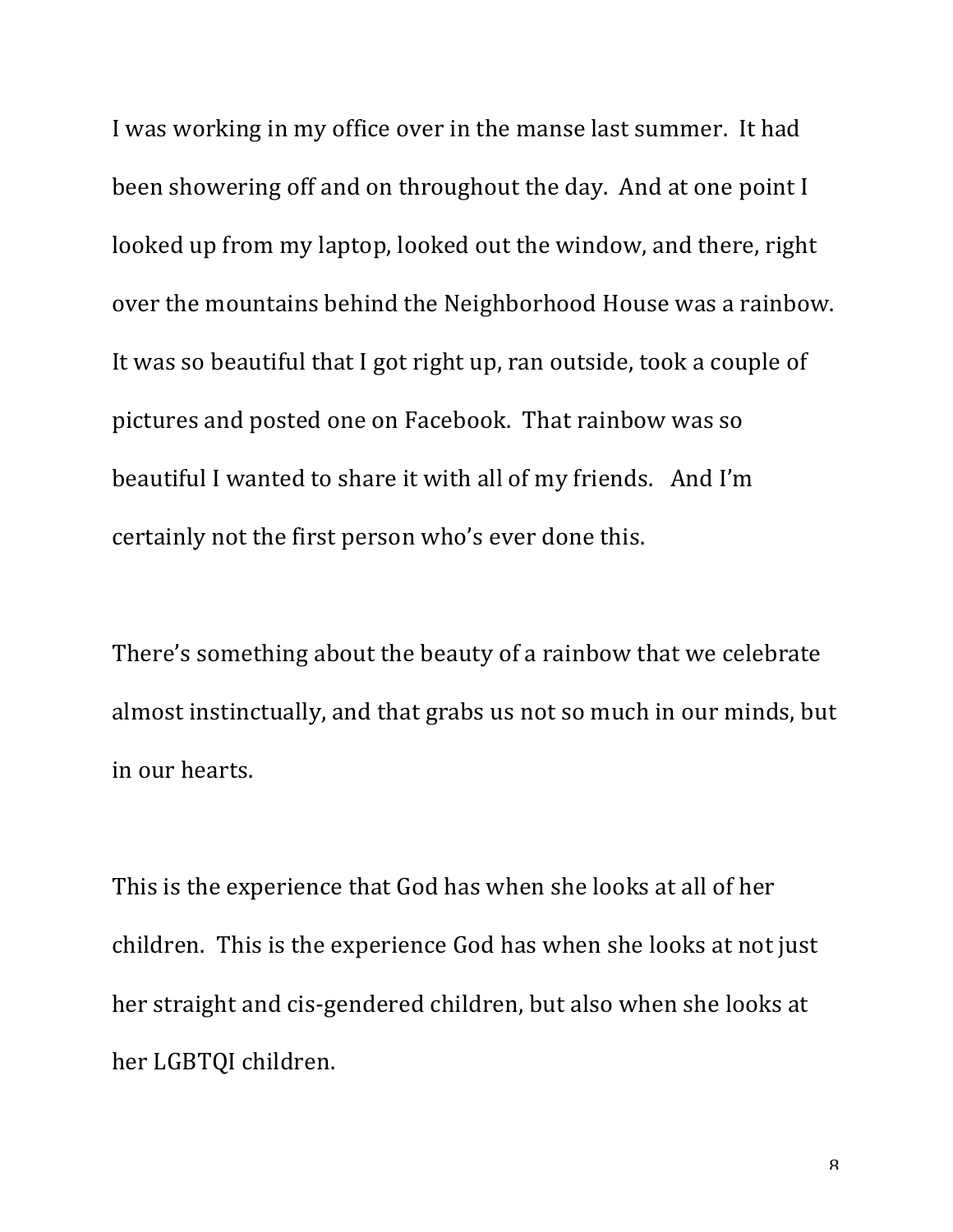This is the experience that God invites us to have, and that this congregation has committed to. You see becoming Open and Affirming isn't about toleration and acceptance; it's about the celebration of beauty.

It's about the celebration of beauty.

But a rainbow is fleeting, isn't it?

By the time I had come back into my office and looked out the window again the bow I had seen was fainter, and I could only make out one half of it. A couple of minutes later it was completely gone.

I think the impermanence of a rainbow has something to tell us about what we should expect from this Open and Affirming journey we have committed to. Because becoming an Open and Affirming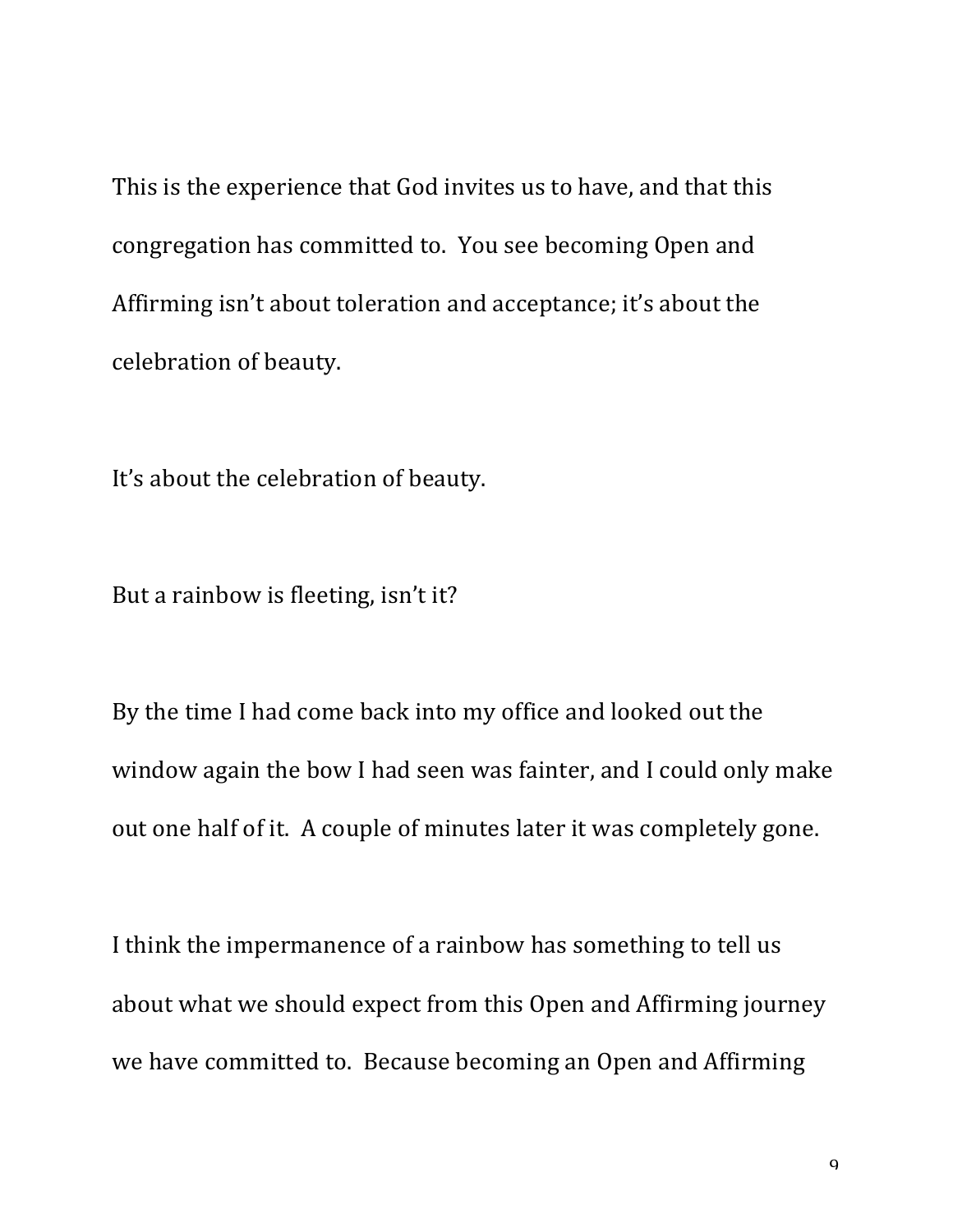congregation is not the end of the journey; it's simply an important milestone along the road that will call us to an increasingly broader and more radical welcome to LGBTQI people, sure, but really to all of God's children.

Today our commitment is strong, but further down our path will be new experiences and new people looking to join our shared journey of spiritual exploration and we will be challenged to open our doors of welcome just a little bit wider, to loosen our traditions just a little bit more, to make our church just a little bit more accessible to all. And what God promises us along the way is that it will rain again, and the sun will come out from behind the clouds again, and that we will see the beauty of a rainbow once again. And in its beauty we will be reminded how beautiful all of us really are. And we'll remember that it is no coincidence that God, and our LGBTQI brothers and sisters, and this church have embraced the beauty of the rainbow.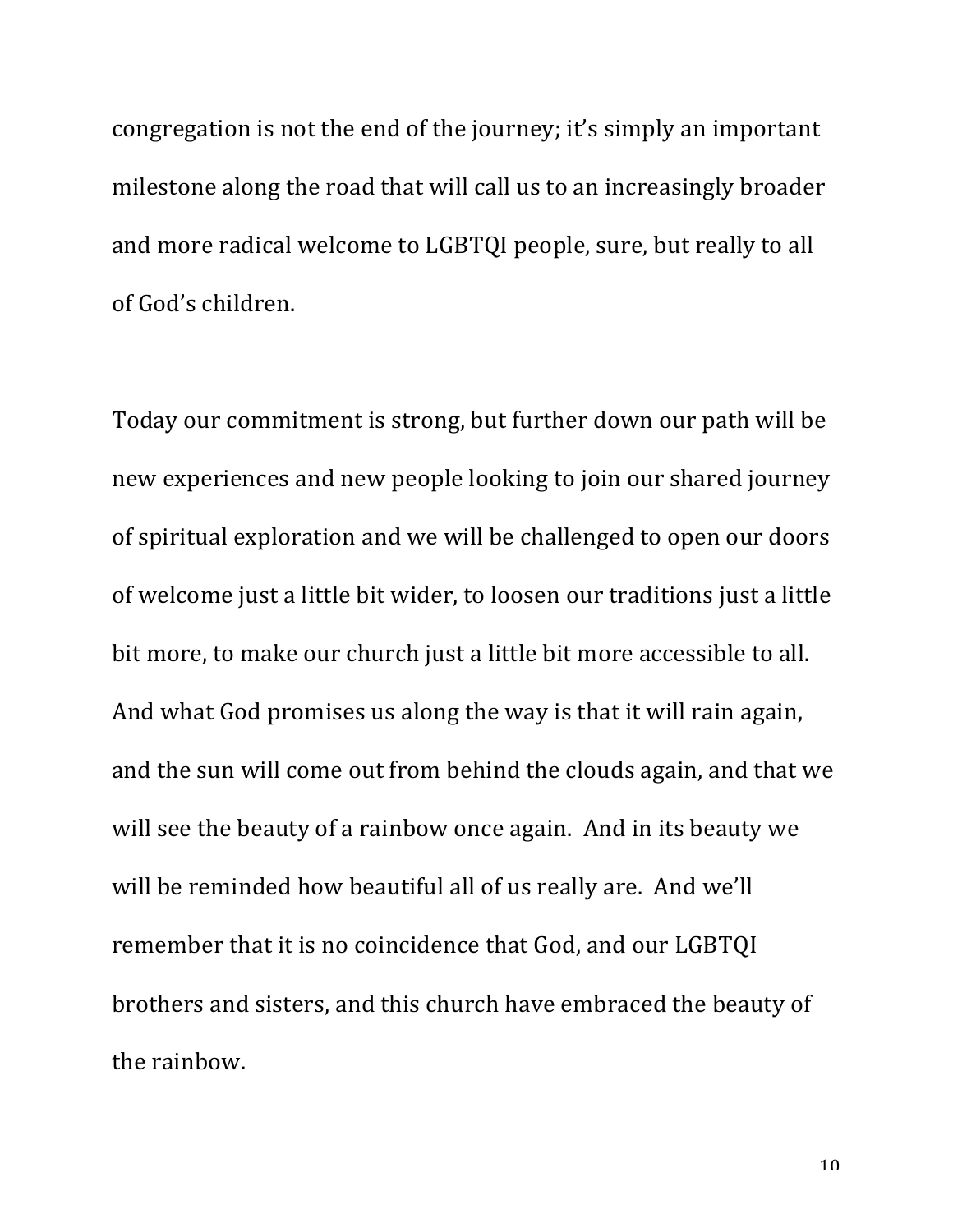As I end this reflection I want to share the words of Bishop Gene Robinson, the first openly gay bishop elected within the Episcopal Church, once again. But I will change them just a little bit.

The members and friends of Keene Valley Congregational Church believe God is doing a new thing in the world. God is always moving us to include more people in the kingdom. God has taught us that about people of color, about women, and now we think God is teaching that about gay and lesbian and transgender folk. And we are humbled and privileged that we might be playing a very small part in that grand and wonderful plan of God's.

So today let us celebrate! Let us celebrate becoming and Open and Affirming congregation! Let us celebrate our embrace of the beauty